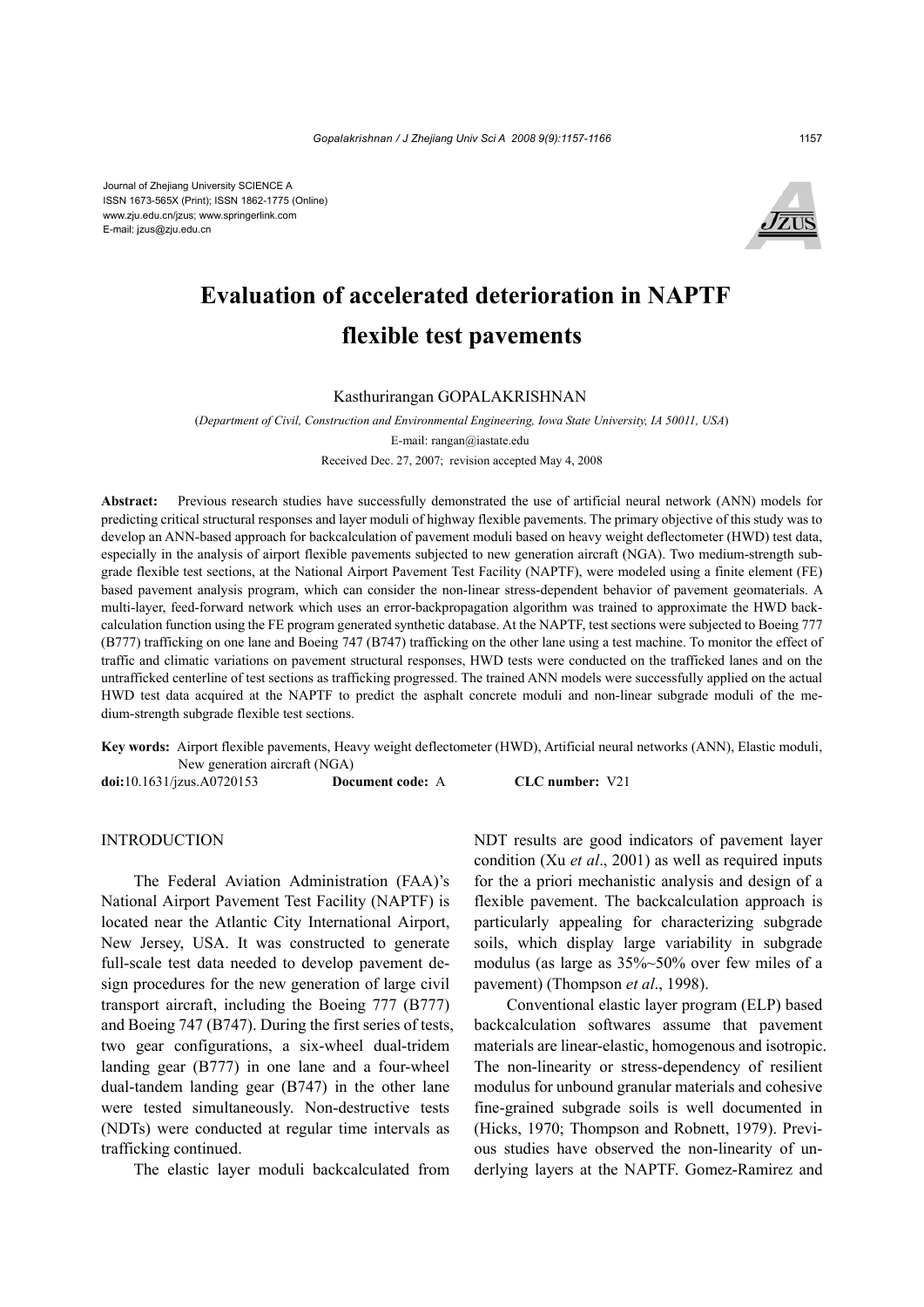Thompson (2002) reported the presence of material non-linearity at NAPTF by separately analyzing the individual layer compression from multi-depth deflectometer (MDD) readings. Garg and Marsey (2002) have similarly observed the stress-dependent nature of the granular and subgrade layers in NAPTF flexible test sections. Therefore, it is more realistic to use non-linear layer moduli for conducting NAPTF pavement structural analysis and for studying the variation in moduli with trafficking.

ILLI-PAVE is a 2D axi-symmetric pavement finite element (FE) software developed at the University of Illinois (U of I) at Urbana-Champaign (Raad and Figueroa, 1980). It incorporates stress-sensitive material models and it is considered to provide a more realistic representation of the pavement structure and its response to loading (NCHRP, 1990).

ILLI-PAVE is capable of considering only a single wheel load in contrast to ELPs which are capable of handling multiple wheel loads. Using the pavement response test results from the NAPTF and ILLI-PAVE structural models, Gomez-Ramirez and Thompson (2002) further verified the principle of superposition for six-wheel B777 and four-wheel B747 landing gear configurations. Several studies conducted at the FAA sponsored U of I Center of Excellence for Airport Pavement Technology (Garg *et al*., 1998; Thompson and Garg, 1999) have supported the extension of the ILLI-PAVE approach to multiple-wheel heavy gear load (MWHGL) aircraft.

The primary objective of this study was to develop a neural network based approach for backcalculation of airport flexible pavement moduli based on NDT data in the analysis of pavements serving the new generation aircraft (NGA) such as B777. The reason for using ANN to accomplish this task is that once trained, ANNs offer mathematical solutions that can be easily calculated in real-time on even the basic personal computers, unlike conventional backcalculation programs. Also, ANN can learn a backcalculation function that is based on much more realistic models of pavement response (e.g., ILLI-PAVE) than that is used in traditional-basin matching programs.

In the development of the new mechanistic-empirical pavement design guide for the American Association of State Highway and Transportation Officials (AASHTOs), ANNs have been recognized as nontraditional, yet very powerful computing techniques and were employed in preparing the concrete pavement analysis package of the design guide. Previous research at the U of I successfully demonstrated the use of ANN models for the analysis of concrete pavements serving the B777 aircraft and its applicability for analyzing flexible pavement systems (Ceylan, 2002). Recent studies confirmed the applicability of predicting the critical structural responses and the non-linear moduli of pavement geomaterials using ANN models trained with ILLI-PAVE under typical highway loadings (Ceylan *et al*., 2005).

The current research described in this paper focuses on developing an ANN-based approach for backcalculation of airport flexible pavement layer moduli based on heavy weight deflectometer (HWD) test data. The developed models were validated using actual field data acquired at the NAPTF from two medium-strength subgrade flexible test sections. The results from this study were also compared with those obtained using a conventional ELP-based backcalculation program. Although this was a preliminary study with limited scope specifically targeted towards the backcalculation of pavement layer moduli from HWD data acquired at the NAPTF, the results nonetheless highlight the potential for extending this concept for developing generic ANN-based models which would be useful in the analysis of routine HWD test data collected at flexible airfield pavements. This could be accomplished by training the ANN models developed in this study over a broad range of input values.

# NATIONAL AIRPORT PAVEMENT TEST FACILITY

The NAPTF test pavement area is 274.3 m (900 ft) long, 18.3 m (60 ft) wide, and 2.7 m (9 ft) to 3.6 m (12 ft) deep. It has a total of nine test sections (six flexible and three rigid sections) built on three different subgrade materials: low-strength (target California Bearing Ratio (CBR) of 4), medium-strength (target CBR of 8), and high-strength (target CBR of 20). Two different base sections are used in flexible test sections: conventional (granular) and stabilized (asphalt concrete (AC)). The naturally-occurring sandy-soil material at the NAPTF site underlies each subgrade layer.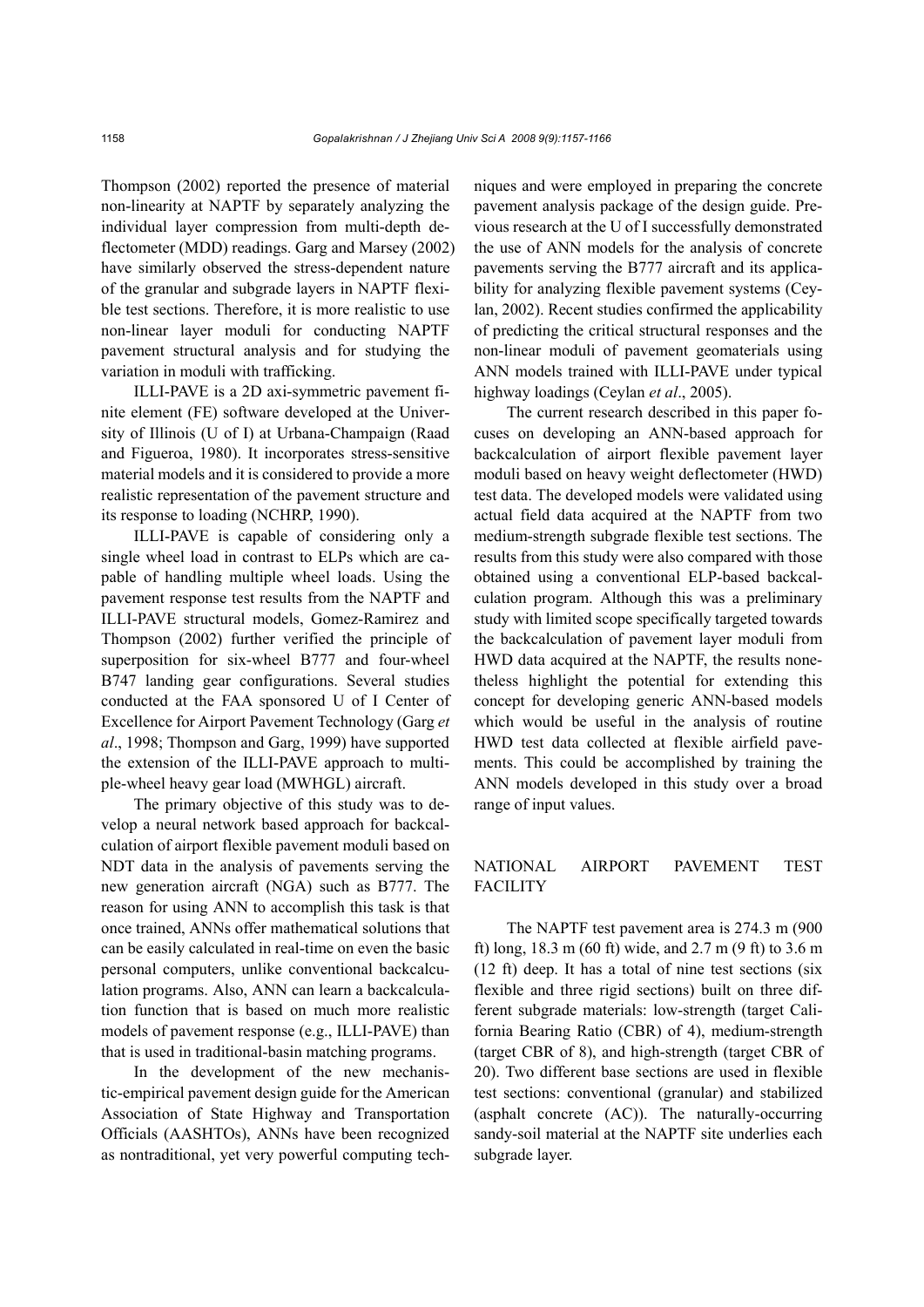The two NAPTF flexible test sections considered in this study are designated as follows: (a) MFC —conventional granular base flexible pavement section resting on a medium-strength subgrade, and (b) MFS—asphalt-stabilized base flexible pavement resting on a medium-strength subgrade. The crosssectional details of the medium-strength flexible test sections are shown in Fig.1.



**Fig.1 NAPTF flexible pavement test sections considered in this study** 

The items, P-209 (crushed stone), P-154 (grey quarry blend fines) and P-401 AC are as per standard specifications detailed in the FAA Circular No. AC 150/5370-10A. A CL-CH soil classification (ASTM Unified Soil Classification System) material known as DuPont Clay (DPC) was used for the medium-strength subgrade. Note that the P-401 AC was used in the surface layer and in the stabilized base layer as well in the MFS section.

# NAPTF TRAFFIC TESTING

The NAPTF was dedicated on April 1999 followed by a 10-month period of verification, shakedown, and pavement response testing. The first series of traffic tests, referred to as Construction Cycle 1 (CC1) traffic testing, began in February 2000 and was completed in September 2001.

During CC1 traffic testing, a six-wheel dual-tridem (B777) landing gear, with 1372 mm (54 in) dual spacing and 1448 mm (57 in) tandem spacing was loaded on the north wheel track (Lane 2) while a four-wheel dual-tandem (B747) landing gear having 1118 mm (44 in) dual spacing and 1473 mm (58 in) tandem spacing was loaded on the south side (Lane 5).

The test machine and the gear configurations

used during the first round of traffic testing are shown in Fig.2. The wheel loads were set to 20.4 t (45000 lbs) each and the tire pressure was 1295 kPa (188 psi). The traffic speed was 8 km/h (5 mph) throughout the traffic test program. To realistically simulate transverse aircraft movements, a wander pattern, consisting of a fixed sequence of 66 vehicle passes (33 traveling in the east direction and 33 traveling in the west direction), arranged in nine equally spaced wander positions (or tracks) at intervals of 260 mm (10.25 in), was used during traffic testing.



**Fig.2 NAPTF traffic test gear configurations**

The NAPTF failure criterion was the one established in the US Army Corps of Engineers' MWHGL tests (Ahlvin, 1991). Failure is defined as the presence of at least 25.4 mm (1 in) surface upheaval adjacent to the traffic lane. This is linked to a structural or shearing failure in the subgrade.

# NON-DESTRUCTIVE TESTS

NDTs using both Falling Weight Deflectometer (FWD) and HWD were conducted on NAPTF flexible pavement test sections at various time.

The FWD test is one of the most widely used tests for assessing the structural integrity of pavement systems in a non-destructive manner and to determine the in-situ moduli of the pavement layers. In the case of airfield pavements, an HWD test, which is similar to an FWD test, but using higher load levels, is used. Many studies have addressed the interpretation of FWD/HWD pavement deflection measurements as a tool to characterize pavement-subgrade systems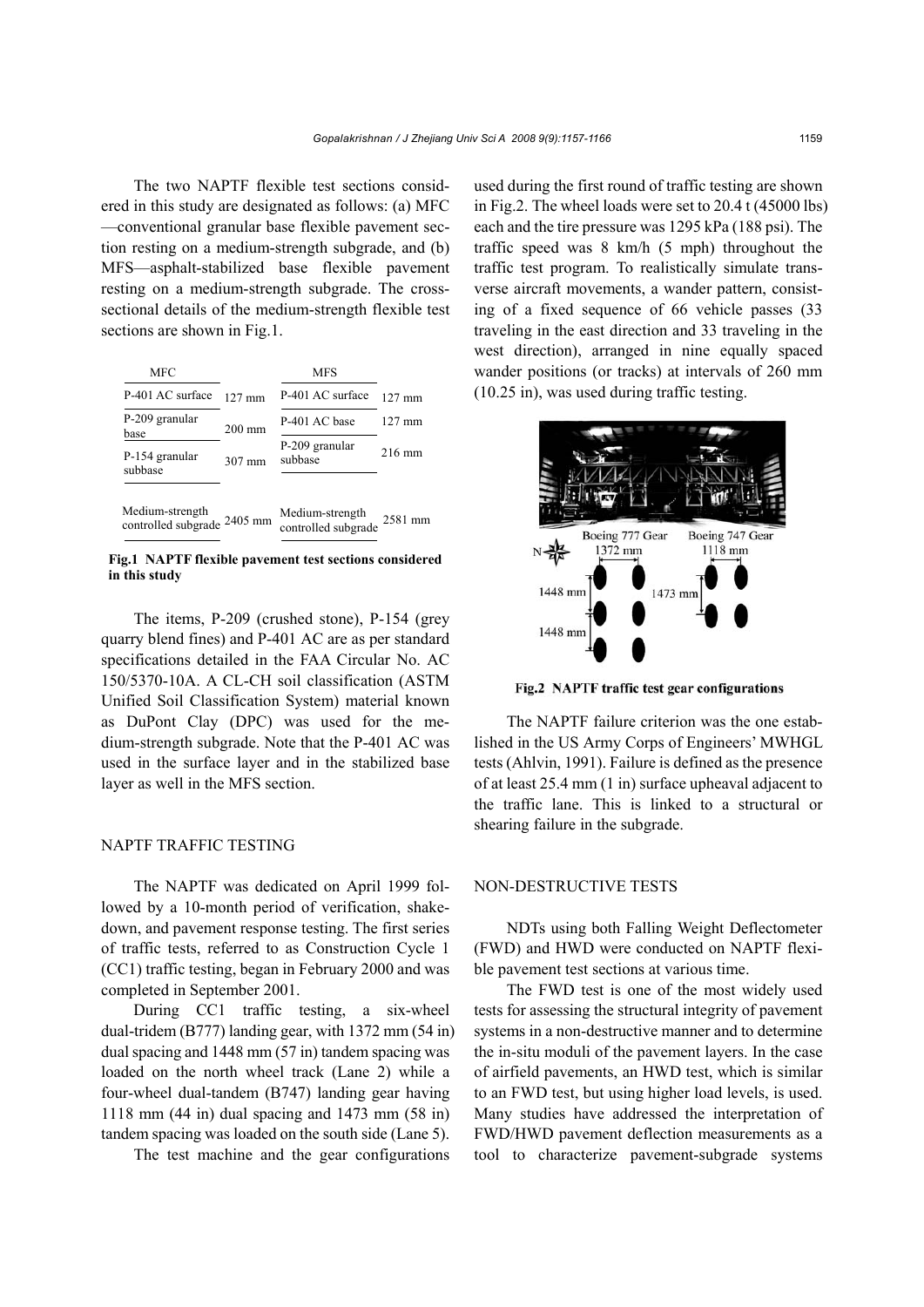(Bush and Baladi, 1989; Tayabji and Lukanen, 2000).

The HWD tests were mainly conducted at the NAPTF to monitor the effect of time and full-scale trafficking on the structural condition of the pavement test sections. To monitor the effect of time and traffic on pavement structural responses, HWD tests were conducted on the trafficked lanes and on the untrafficked centerline of NAPTF flexible test sections at different stages of trafficking. For HWD testing, the FAA HWD equipment configured with a 305 mm (12 in) loading plate and a 27~30 ms pulse width was used.

The FAA HWD equipment has seismometers (for measuring deflections) which utilize a spring for reference and Linear Voltage Differential Transformer (LVDT) for the sensor. The deflections were measured at offsets of 0 mm  $(D_0)$ , 305 mm  $(D_1)$ , 610 mm (*D*2), 914 mm (*D*3), 1219 mm (*D*4), and 1524 mm  $(D_5)$  intervals from the center of the load.

The HWD tests were performed at nominal force amplitudes of 53 kN (12 kip), 107 kN (24 kip), and 160 kN (36 kip). This paper focuses on the 160 kN HWD test results as they will be more representative of responses obtained under heavy aircraft gear loading. These tests were performed on the untrafficked centerline (C/L), B777 traffic lane and B747 traffic lane at approximately 3.05 m (10 ft) intervals in each flexible test section. The location and orientation of HWD test lanes are illustrated in Fig.3. All test data referenced in this paper are available for download on the FAA Airport Pavement Technology website (http://www.airporttech.tc.faa.gov/naptf/).

# GENERATION OF ILLI-PAVE SYNTHETIC DATABASE

The NAPTF flexible test sections were separately modeled as 2D, axisymmetric FE structures



Fig.3 Heavy weight deflectometer (HWD) test lanes

using the as-constructed layer thicknesses. The individual pavement layers were characterized as follows.

The AC surface layer and the natural sand layer beneath the subgrade were characterized as a linear elastic material. Stress-dependent elastic models along with Mohr-Coulomb failure criteria were applied for the base, subbase and subgrade layers. The stress-hardening *K*-*θ* model was used for the base and subbase layers:

$$
E_{\rm R} = \sigma_{\rm d}/\varepsilon_{\rm R} = K\theta^n, \tag{1}
$$

where  $E_R$  is resilient modulus (kPa),  $\theta$  is bulk stress (kPa), *K* and *n* are statistical parameters. It has been shown that an inverse relationship exists between *K* and *n* (Rada and Witczak, 1981).

The fine-grained low-strength subgrade was modeled using the bi-linear model (Thompson and Robnett, 1979) for characterizing the resilient modulus:

$$
E_{\rm R} = \begin{cases} E_{\rm Ri} + K_1(\sigma_{\rm d} - \sigma_{\rm di}), & \sigma_{\rm d} < \sigma_{\rm di}, \\ E_{\rm Ri} + K_2(\sigma_{\rm d} - \sigma_{\rm di}), & \sigma_{\rm d} > \sigma_{\rm di}, \end{cases}
$$
 (2)

where  $\sigma_d$  is applied deviator stress (kPa), and  $K_1$  and *K*2 are statistically determined coefficients from laboratory tests.

The bi-linear model is a commonly used resilient modulus model for subgrade soils. Based on extensive repeated laboratory testing data at the U of I, Thompson and Elliot (1985) indicated that the "breakpoint" resilient modulus ( $E_{\text{Ri}}$ ), typically associated with a repeated deviator stress ( $\sigma_{di}$ ) of about 41 kPa (6 psi), is a good indicator of the subgrade soil's resilient modulus.

The effect of 160 kN (36000 lb) HWD loading was simulated in ILLI-PAVE. A total of 5000 datasets were generated for each test section by randomly varying the layer moduli parameters over typical ranges. During the initial phase, it was decided to use separate ANN models for each section. Of the total number of datasets, 3750 data vectors were used in training the ANN and the remaining 1250 data vectors were utilized for testing the network after the training was completed. The ranges of layer properties used in training the ANN are summarized in Table 1.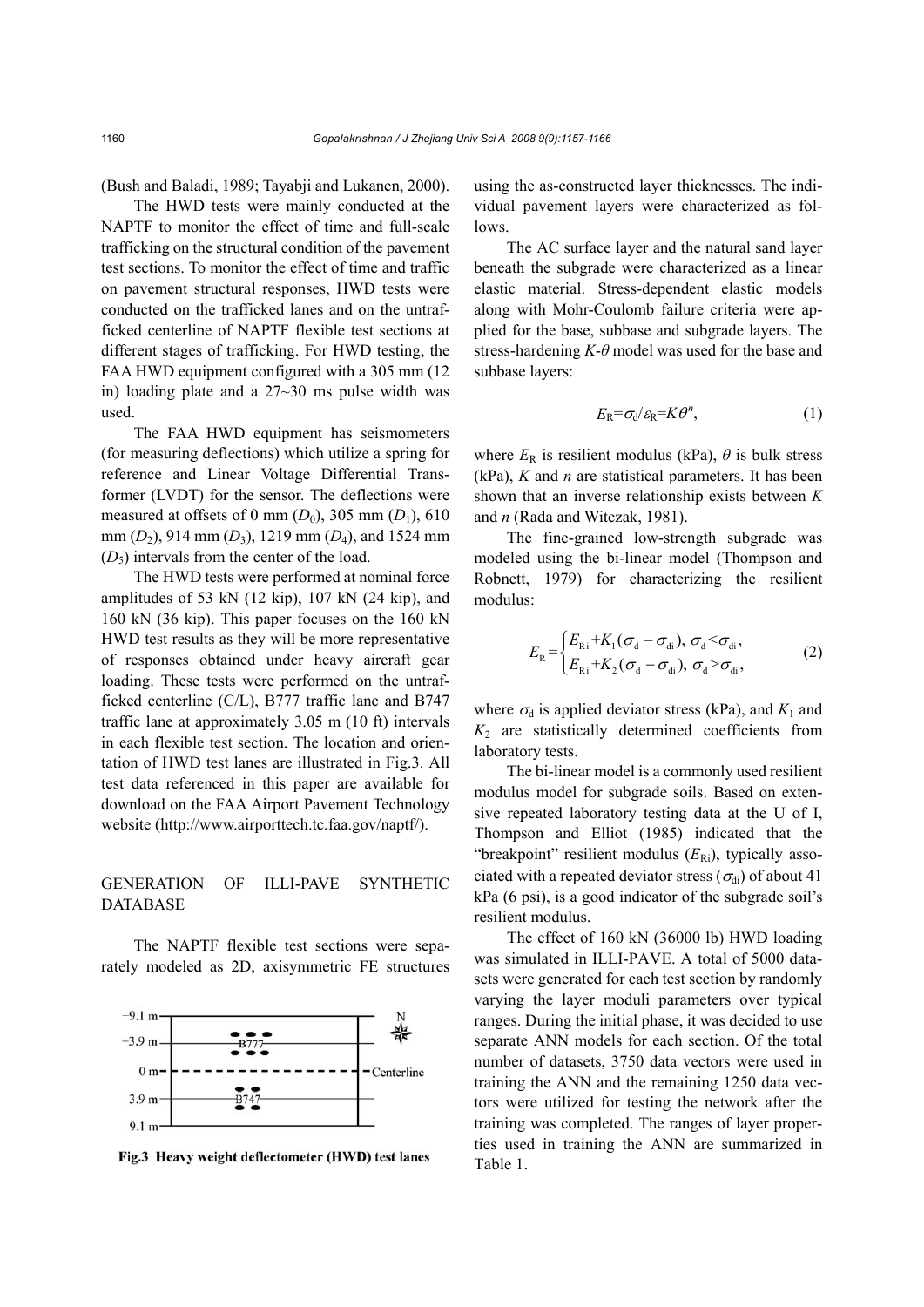**Table 1 Range of layer properties used in training the ANN** 

| Pavement   | <b>Thickness</b> | Layer modulus        | Poisson's |  |
|------------|------------------|----------------------|-----------|--|
| layer      | (mm)             | parameter            | ratio     |  |
| P-401 AC   | <b>MFC: 127</b>  | 690~18000 MPa        |           |  |
|            | MFS: 254         |                      | 0.35      |  |
| $P-209$    | <b>MFC: 200</b>  | K: $11~140$ MPa      | 0.35      |  |
|            | MFS: 216         | n: 0.2~0.8           |           |  |
| P-154      | <b>MFC: 307</b>  | K: $11 \sim 140$ MPa | 0.35      |  |
|            |                  | n: 0.2~0.8           |           |  |
| Subgrade   | MFC: 2405        | $11~140$ MPa         |           |  |
|            | MFS: 2581        |                      | 0.45      |  |
| Local sand | 3660             | 310 MPa              | 0.40      |  |
|            |                  |                      |           |  |

#### ANN ARCHITECTURE

A generalized *n*-layer feedforward ANN which uses an error backpropagation (BP) training algorithm (based on gradient-descent optimization technique) (Rumelhart *et al*., 1986) was implemented. The BP model developed in this study can allow for a general number of inputs, hidden layers, hidden layer elements, and output layer elements. Two hidden layers were found to be sufficient in solving a problem of this size. Therefore the architecture was reduced to a four-layer feedforward network.

A four-layer feedforward network consists of a set of sensory units (source nodes) that constitute an input layer, two hidden layer of computation nodes, and an output layer of computation nodes. The following notation is generally used to refer to a particular type of architecture that has two hidden layers: (# inputs)-(# hidden neurons)-(# hidden neurons)-(# outputs). For example, the notation 10-40-40-3 refers to an ANN architecture that takes in 10 inputs (features), has 2 hidden layers consisting of 40 neurons each, and produces 3 outputs.

An ANN-based backcalculation procedure was developed to approximate the HWD backcalculation function. Using the ILLI-PAVE synthetic database, the ANN was trained to learn the relation between the synthetic deflection basins (inputs) and the pavement layer moduli (outputs). The details of the ANN architecture are presented in (Gopalakrishnan, 2004).

#### **ANN inputs and outputs**

Deflection basin parameters (DBPs) derived from FWD/HWD deflection measurements are shown to be good indicators of selected pavement properties and conditions (Hossain and Zaniewski, 1991). Xu *et al*.(2001) used DBPs in developing new relationships between selected pavement layer condition indicators and FWD deflections by applying regression and ANN techniques. Apart from the six independent deflection measurements  $(D_0$  to  $D_5$ ), some of the commonly used DBPs were included as inputs for training the ANN (Table 2).

**Table 2 HWD deflection basin parameters considered in this study** 

| DBP                                   | Formula                         |  |  |
|---------------------------------------|---------------------------------|--|--|
| Area                                  | $Area=6(D_0+2D_1+2D_2+D_3)/D_0$ |  |  |
| Area under pavement<br>profile (AUPP) | $AUPP=(5D_0-2D_1-2D_2-D_3)/2$   |  |  |
| Area index (AI)                       | $AI_4=(D_3+D_4)/(2D_0)$         |  |  |
| index<br>curvature<br>Base            | $BCI=D_2-D_3$                   |  |  |
| (BCI)                                 | $BCI_2=D_5-D_4$                 |  |  |
| index<br>damage<br>Base<br>(BDI)      | $BDI=D_1-D_2$                   |  |  |
| Deflection ratio (DR)                 | $DR=D_1/D_0$                    |  |  |

Each DBP supposedly represents the condition of specific pavement layers. For example, AUPP is sensitive to the AC layer properties whereas BCI and *AI*4 are expected to reflect the condition of subgrade. The desired outputs from the ANN are: AC modulus  $(E_{AC})$ , subgrade modulus  $(E_{Ri})$ , base modulus parameter  $(K_b$  or  $n_b$ ) and subbase modulus parameter  $(K_s)$ or *n*s). Note that by predicting either *K* or *n*, the other parameters can be determined using the relation proposed by Rada and Witczak (1981).

# **Prediction of pavement moduli using best-performance ANN models**

Separate ANN models were used for each desired output rather than using the same architecture to determine all the outputs together. The most effective set of input features for each ANN model was determined based on both engineering judgment and past experience gained through research studies conducted at the U of I. Parametric analyses were performed by systematically varying the choice and number of inputs and number of hidden neurons to identify the best-performance networks.

A summary of the sensitivity analyses performed to select the best-performance networks for predicting AC modulus  $(E_{AC})$  and subgrade modulus  $(E_{Ri})$  in NAPTF test sections are shown in Table 3. Note that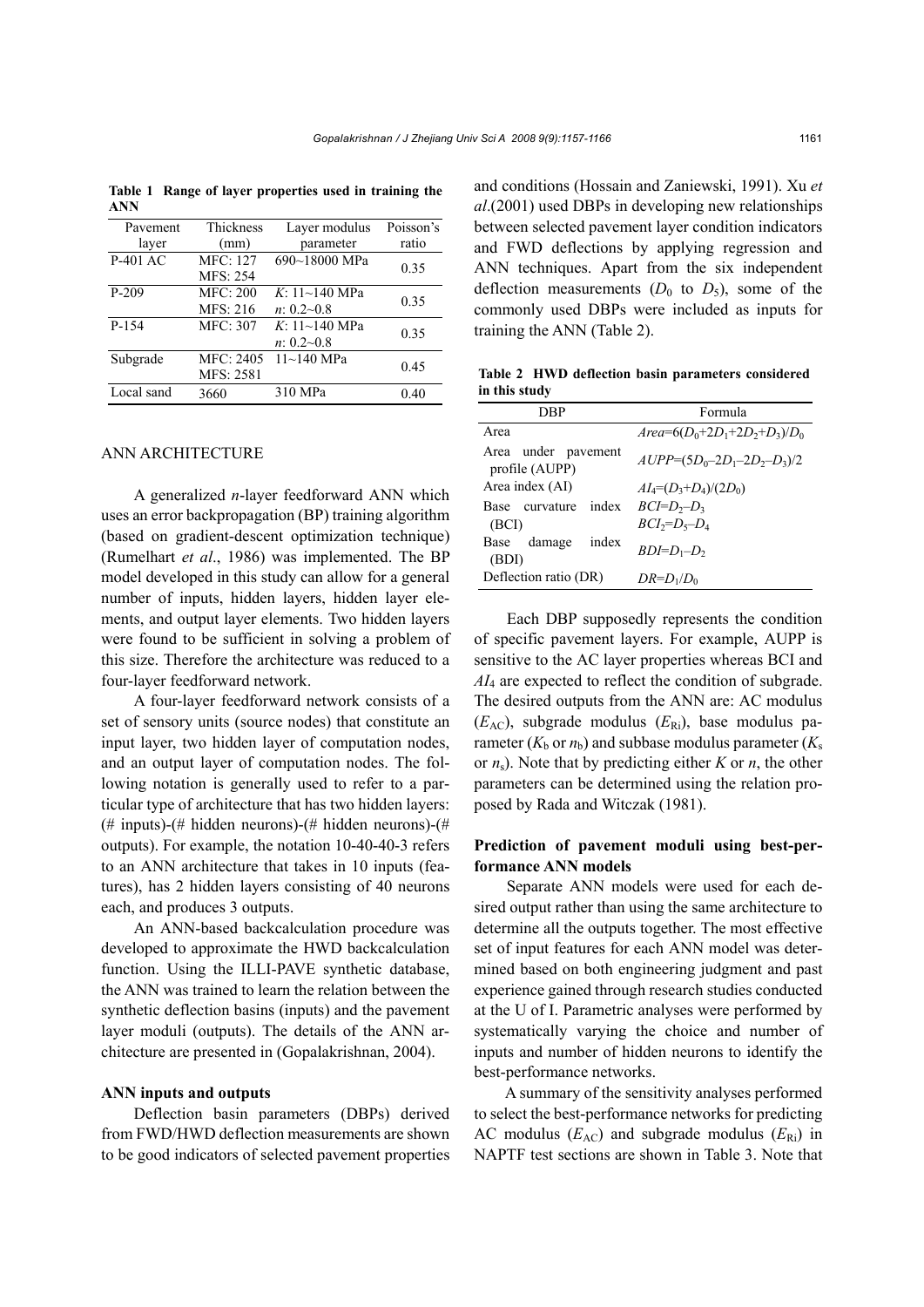the ANN inputs are similar for both test sections. In general, the testing root mean square errors (RMSEs) for the two output variables were slightly lower than the training ones. In Fig.4, the ANN-predicted pavement layer moduli values and the ILLI-PAVE target values are compared using the 1250 test data vectors. Due to space constraints, results are displayed only for the MFS test section. Similar results were obtained for the MFC section (Gopalakrishnan, 2004). Average absolute errors (AAEs), calculated as sum of the individual absolute errors divided by the 1250 independent testing patterns, are also shown in Fig.4. Excellent agreement is found between the predicted and target values for both AC modulus  $E_{AC}$  and subgrade modulus  $E_{\text{Ri}}$ . However, the base and

**Table 3 Best-performance ANN moduli prediction models** 

| NAPTF<br>section |              | Output Inputs | Network<br>architec-<br>ture                                | Training<br>RMSE RMSE | Testing |
|------------------|--------------|---------------|-------------------------------------------------------------|-----------------------|---------|
| <b>MFC</b>       | $E_{AC}$     |               | $D_0$ to $D_5$ 6-40-40-1 0.49 GPa 0.47 GPa                  |                       |         |
|                  | $E_{\rm Ri}$ |               | $D_0$ to $D_5$ , 8-40-40-1 5.90 MPa 5.60 MPa<br>BCI, $AI_4$ |                       |         |
| <b>MFS</b>       | $E_{AC}$     |               | $D_0$ to $D_5$ 6-40-40-1 4.70 GPa 4.60 GPa                  |                       |         |
|                  | $E_{\rm Ri}$ |               | $D_0$ to $D_5$ , 8-40-40-1 5.60 MPa 5.40 MPa<br>BCI, $AI_4$ |                       |         |



Fig.4 ANN prediction of pavement layer moduli. (a) AC modulus; (b) Subgrade modulus

subbase modulus parameters could not be predicted with reasonable accuracy and therefore the results are omitted from further discussion.

One of the major reasons for developing this ANN-based moduli backcalculation procedure is to reliably evaluate the structural integrity of the NAPTF pavement test sections as they were subjected to traffic loading. The NAPTF test sections were subjected to trafficking until they exhibited failure (i.e., until they exhibited 25.4 mm surface upheaval adjacent to the traffic lane).

# **Performance of ANN models using NAPTF field data**

To study the loss of stiffness in NAPTF flexible pavement sections resulting from trafficking, the AC and subgrade layer moduli values were backcalculated from the 160 kN (36 kip) HWD data acquired at the NAPTF using the ANN prediction models developed in this study.

The ANN predicted results were then compared with those obtained using a conventional modulus backcalculation program, BAKFAA (previously known as FAABACKCAL) which assumes the pavement materials to be linear elastic. The BAKFAA was developed under the sponsorship of the FAA Airport Technology Branch and is based on the Layered Elastic Analysis program (LEAF) layered elastic computation program (Hayhoe, 2002). In this program, the pavement layer moduli are adjusted to minimize the root mean square (RMS) of the differences between FWD/HWD sensor measurements and the LEAF-computed deflection basin for a specified pavement structure. A standard multidimensional simplex optimization routine is then used to adjust the moduli values (McQueen *et al*., 2001). The detailed backcalculation results for NAPTF sections using the BAKFAA are reported in (Gopalakrishnan, 2004).

Note that the 160 kN (36 kip) HWD testing was performed at different stages during the trafficking on B777 traffic lane, B747 traffic lane and the untrafficked centerline (C/L) of the test pavement (Fig.3). It is reasonable to assume that the variation in moduli values in the C/L is mainly due to climatic effects. Thus, the changes in AC and subgrade moduli values in the traffic lanes can be compared to the corresponding C/L values and the degree of structural deterioration induced by B777 trafficking and B747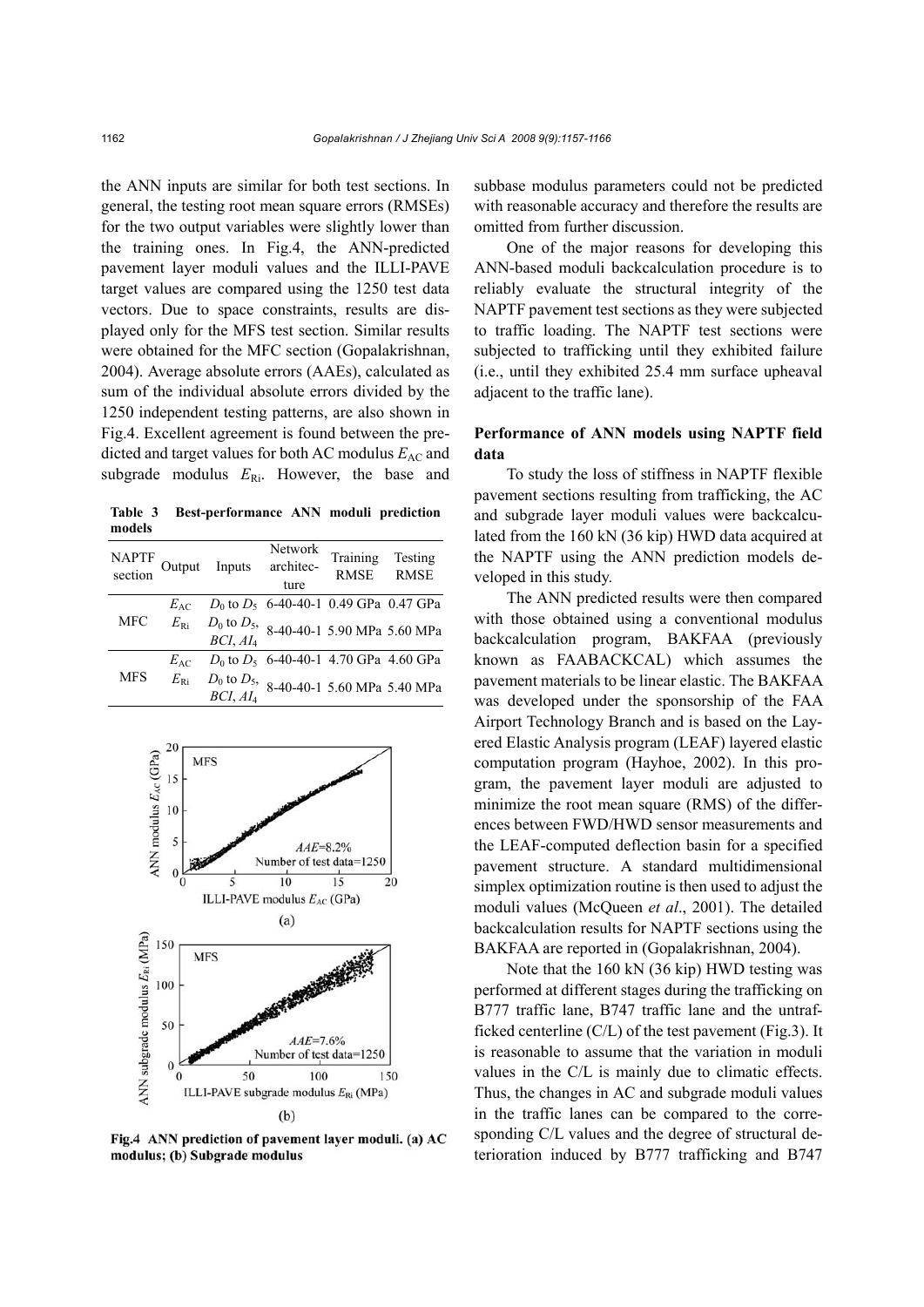trafficking can be assessed.

During NAPTF construction, static temperature sensors were installed at different depths along the test sections to record the pavement temperatures at different time of the day. The temperature gages (TGs) were placed at 13 mm  $(0.5 \text{ in})$ , 64 mm  $(2.5 \text{ in})$ , and 114 mm (4.5 in) below the AC surface.

The seasonal variations in average daily pavement temperatures computed per depth during traffic testing were analyzed. The temperature measurements indicated that the temperatures in the AC layer showed no significant variation with respect to depth (Gopalakrishnan, 2004). It should be noted that the NAPTF is an indoor testing facility. The variations in AC layer mid-depth temperatures in the MFC and MFS test sections during NAPTF traffic testing are plotted against the number of load repetitions (*N*) in Fig.5.

The variations in ANN predicted AC moduli  $(E<sub>AC</sub>)$  values with the number of traffic load repetitions (*N*) are displayed in Fig.6 for MFC and MFS test sections. Note that the changes in  $E_{AC}$  values in the untrafficked C/L are mainly due to the changes in the AC temperature. As expected,  $E_{AC}$  is significantly influenced by changes in AC temperature. In the MFC test section, the B747 traffic lane  $E_{AC}$  values are consistently lower than those obtained from the B777 traffic lane indicating the relative severity effects. Note that at around 3000 traffic load repetitions, the *E*<sub>AC</sub> for the untrafficked C/L is 12 GPa, while it is 6.8 GPa (57% of C/L value) for the B777 traffic lane and 2.9 GPa (24% of C/L value) for the B747 traffic lane. In the laboratory fatigue testing of AC specimens in constant strain mode, failure has been widely defined as 50% reduction in the initial stiffness (Ghuzlan, 2001). Sharp and Johnson-Clarke (1997) suggested that a pavement may be considered to be failed when moduli are reduced by more than 50%.

 A longitudinal crack was observed on the B747 side at around 3000 passes. A crack on the B777 side of the pavement was observed close to 4500 passes. Although, the pavement temperature has decreased from 12.2 °C (at 931 passes) to 11.1 °C (at 3000 passes), the  $E_{AC}$  values, instead of showing an increase, have decreased significantly in both the traffic lanes indicating loss of stiffness resulting from trafficking.

In the MFS test section, the backcalculated  $E_{AC}$ 

values are strongly correlated with the pavement temperature. The C/L values and the traffic lane values remain close to each other throughout the trafficking.

The effect of trafficking on ANN backcalculated subgrade modulus values  $(E_{\text{Ri}})$  is captured in Fig.7 for MFC and MFS sections. In the MFC section, the *E*Ri value is 120 MPa during the early stages of trafficking, but consistently decreases during trafficking and reaches a value of 93 MPa at 12952 passes (point of termination of trafficking on MFC section). The traffic lane  $E_{\text{Ri}}$  values are scattered around the C/L values, but are close to each other. In the MFS test section, the  $E_{\text{Ri}}$  values are close to 105 MPa throughout the trafficking in both the trafficked lanes as well as in the untrafficked centerline.



Fig.5 Variations in pavement temperature during **NAPTF** trafficking



Fig.6 ANN predicted AC modulus vs NAPTF traffic load repetitions. (a) MFC; (b) MFS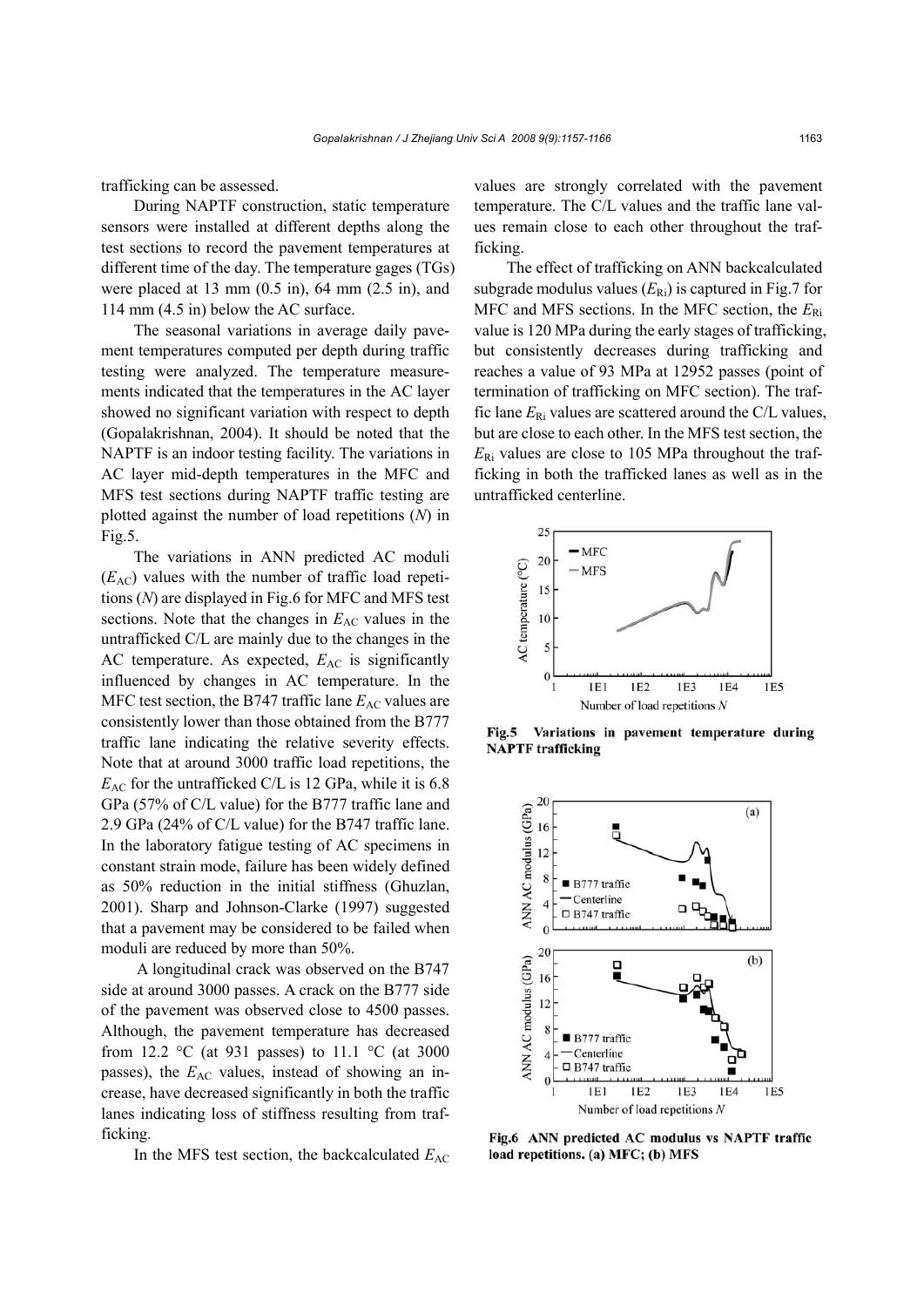The NAPTF rutting study results showed that, in general, the mean rut depths between the B777 traffic lane and B747 traffic lane do not differ significantly throughout the trafficking (Gopalakrishnan, 2004). The post-traffic trench investigations revealed that both the subgrade and the subbase layers contributed to the total pavement rutting in both the MFC and MFS test sections (Hayhoe and Garg, 2003).

The comparison between the ANN predicted moduli values and BAKFAA backcalculated moduli values are presented in Fig.8 for AC modulus and subgrade modulus. It should be noted that the rut depths in the NAPTF flexible test sections reached significant levels (76 mm to 102 mm) towards the end of traffic testing and therefore the HWD test results and hence the backcalculated moduli values showed significant variability during the final stages of traffic testing (Gopalakrishnan, 2004).

It is seen that the ANN predicted  $E_{AC}$  values are consistently higher than the BAKFAA values in the MFS test section, whereas the opposite is true in the MFC test section. Similarly, there are variations between the ANN predicted subgrade modulus values and the BAKFAA computed values. Note that the ANN model predicts the non-linear stress-dependent subgrade resilient modulus,  $E_{\text{Ri}}$ , whereas the subgrade modulus backcalculated by BAKFAA is based on the assumption that the subgrade soils are linear elastic. The differences in results between the two methodologies could also be attributed to the pavement structural model used in response computations. BAKFAA uses the FAA LEAF multi-layered elastic analysis program whereas the ILLI-PAVE FE based program models the pavement as a 2D axisymmetric solid of revolution and employs nonlinear stressdependent models and failure criteria for granular materials and fine-grained soils.

It is expected that the prediction of stress-dependent  $E_{\text{R}i}$  would improve if multiple HWD load levels (53, 107 and 160 kN) are used in the generation of ILLI-PAVE synthetic database and in the development of the ANN algorithms. The stress-dependent elastic moduli of the unbound base/subbase pavement layers could not be successfully predicted using the



Fig.7 ANN predicted subgrade modulus vs NAPTF traffic load repetitions. (a) MFC; (b) MFS



Fig.8 ANN predictions compared with conventional backcalculation program results. (a) AC modulus; (b) Subgrade modulus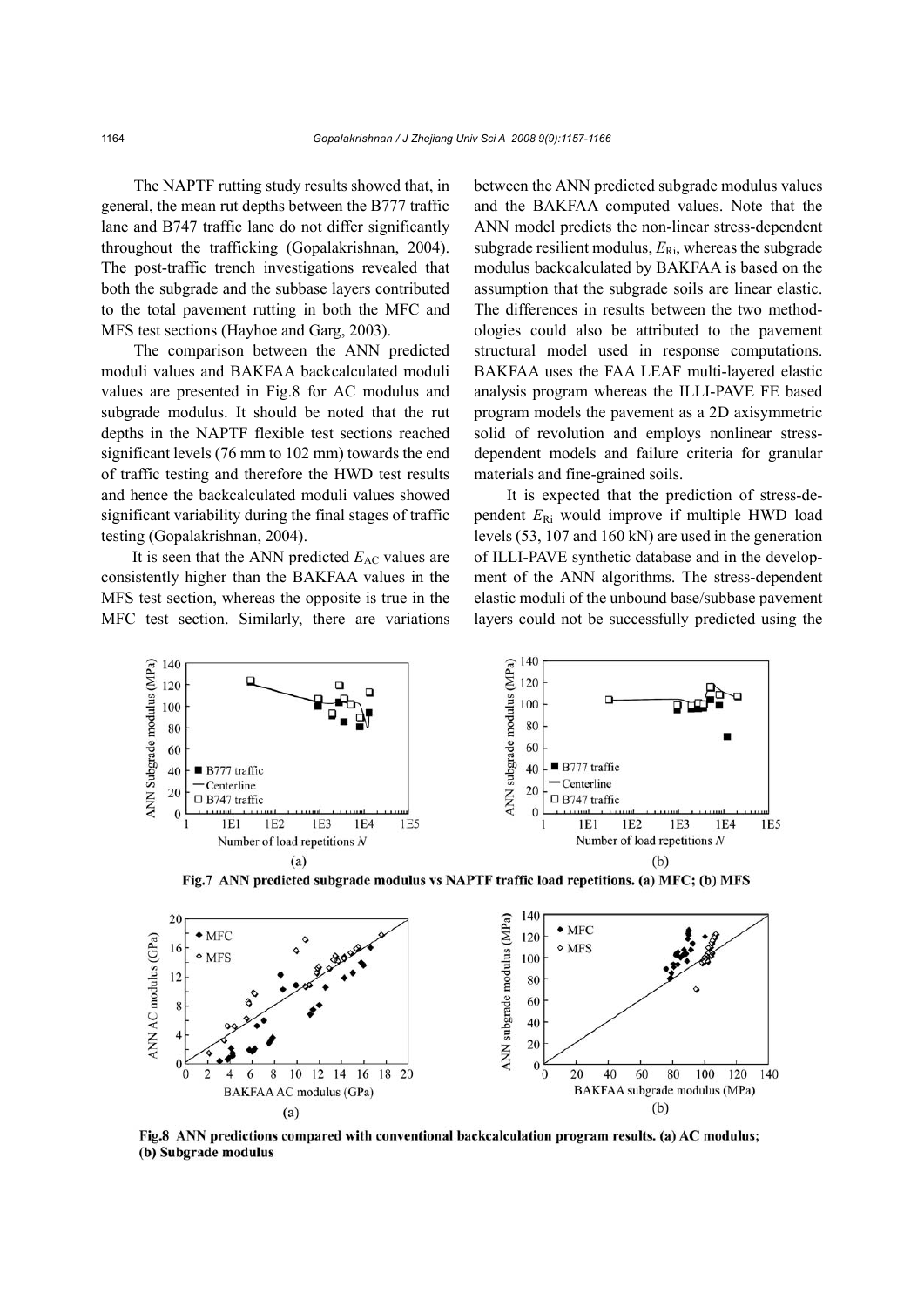ANN approach in this study. Further research is needed to develop robust ANN models for predicting base/subbase moduli parameters. It is proposed that by including the ANN-predicted  $E_{AC}$  and  $E_{Ri}$  values as inputs to the ANN, the chances of accurately predicting base/subbase moduli will increase. Also, the robustness of the ANN can be improved by incorporating noise in the training datasets as demonstrated by other recent studies (Meier and Rix, 1995; Meier *et al*., 1997; Pekcan *et al*., 2006).

# DISCUSSION AND CONCLUSION

The HWD test is one of the most widely used tests for assessing the structural integrity of airport pavements in a non-destructive manner. The elastic moduli of the individual pavement layers, backcalculated from the HWD test data, are effective indicators of layer condition as well as required inputs to mechanistic-based analysis and design of pavements. The ELP based backcalculation programs do not account for the stress-dependency of unbound granular materials (used in the base and subbase layers) and fine-grained cohesive soils (used in the subgrade layer) and therefore do not produce realistic results.

In this study, an ANN-based approach was developed for backcalculation of pavement moduli based on HWD test data, especially in the analysis of airport flexible pavements subjected to NGA. An FE pavement analysis software which can account for the non-linear stress-dependent behavior of the unbound granular and subgrade layers was used to model two medium-strength flexible test sections at the NAPTF and generate the training and testing datasets for the ANN development.

The developed ANN-based backcalculation models successfully predicted AC and non-linear subgrade moduli. However, the unbound base/subbase layer moduli could not be predicted with reasonable accuracy. The ANN-based pavement moduli prediction models were applied to actual HWD data acquired during NAPTF trafficking and the results were consistent. Although this was a preliminary study with limited scope specifically targeted towards the backcalculation of pavement layer moduli from HWD data acquired at the NAPTF, the results nonetheless highlight the potential for extending this concept for developing generic ANN-based models which would be useful in the analysis of routine HWD test data collected at flexible airfield pavements. This could be accomplished by training the ANN models developed in this study over a broad range of input values and by incorporating noise in the ANN training process.

# ACKNOWLEDGEMENT

This paper was prepared from a study conducted in the Center of Excellence (COE) for Airport Technology. Funding for the COE is provided in part by the FAA. The COE is maintained in the U of I at Urbana-Champaign who works in partnership with Northwestern University and the FAA. Ms. Patricia Watts is the FAA Program Manager for Air Transportation COE and Dr. Satish Agrawal is the Manager of the FAA Airport Technology R&D Branch. The contents of this paper reflect the views of the authors who are responsible for the facts and accuracy of the data presented within. The contents do not necessarily reflect the official views and policies of the FAA. This paper does not constitute a standard, specification, or regulation. The author gratefully acknowledges the financial assistance and support by Professor R. Marshall Thompson for conducting this research. The author is also grateful to Dr. Franco Gomez-Ramirez for his valuable help and suggestions in developing the training database. Special thanks to Dr. David R. Brill and Dr. Gordon Hayhoe of FAA and Dr. Navneet Garg of SRA International Inc. for their help in conducting this study.

# **References**

- Ahlvin, R.G., 1991. Origin of Developments for Structural Design of Pavements. Technical Report GL-91-26, Waterways Experiment Station. US Army Corps of Engineers, Vicksburg, Mississippi, USA.
- Bush, A.J.III, Baladi, G.Y., 1989. Nondestructive Testing of Pavements and Backcalculation of Moduli. ASTM Special Technical Publication (STP) 1276.
- Ceylan, H., 2002. Analysis and Design of Concrete Pavement Systems Using Artificial Neural Networks. Ph.D Thesis, University of Illinois at Urbana-Champaign.
- Ceylan, H., Guclu, A., Tutumluer, E., Thompson, M.R., 2005. Backcalculation of full-depth asphalt pavement layer moduli considering nonlinear stress-dependent subgrade behavior. *International Journal of Pavement Engineering*,